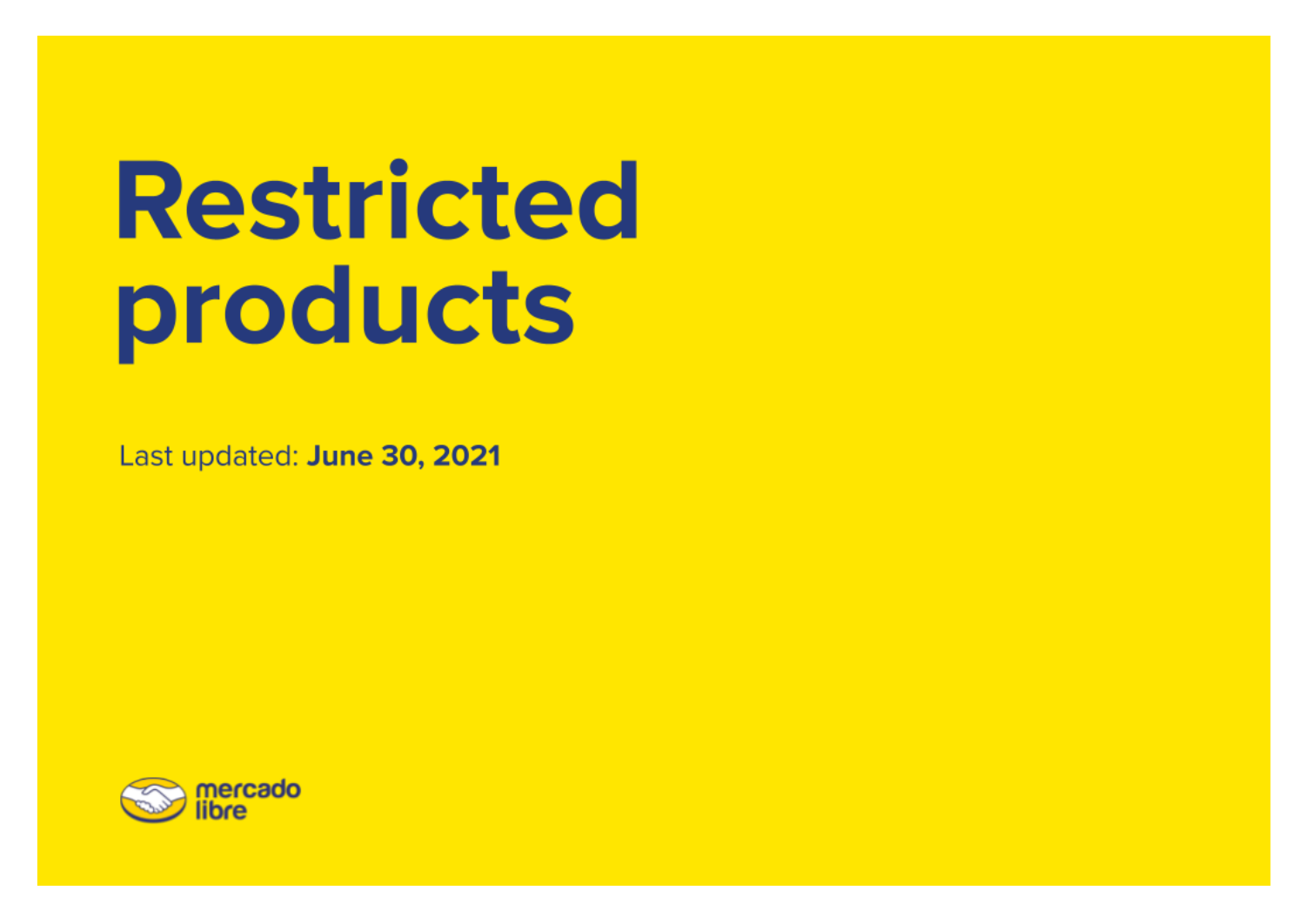

| <b>Products</b>                                                                                                                                                                       | México                    |                  | <b>Brazil</b> |              | Chile        | Colombia     |  |  |  |
|---------------------------------------------------------------------------------------------------------------------------------------------------------------------------------------|---------------------------|------------------|---------------|--------------|--------------|--------------|--|--|--|
|                                                                                                                                                                                       | Full                      | Fulfilled by you |               | Argentina    |              |              |  |  |  |
| Restricted in a few marketplaces                                                                                                                                                      |                           |                  |               |              |              |              |  |  |  |
| Per category                                                                                                                                                                          |                           |                  |               |              |              |              |  |  |  |
| Antiques and Collectibles >><br>Antiques (Objects over 100<br>years old)                                                                                                              | $\mathsf{x}$              | $\mathsf{X}$     | $\checkmark$  | $\checkmark$ | $\checkmark$ | $\checkmark$ |  |  |  |
| Antiques and Collectibles>Other>><br>Works of art                                                                                                                                     | $\mathsf{x}$              | $\mathsf{X}$     | $\checkmark$  | $\checkmark$ | $\checkmark$ | $\checkmark$ |  |  |  |
| Games and Toys>> Baby Toys>><br>Babies Games and Toys 0 to<br>3 years old                                                                                                             | $\boldsymbol{\mathsf{x}}$ | $\mathsf{x}$     | $\checkmark$  | $\checkmark$ | $\checkmark$ | $\checkmark$ |  |  |  |
| Animals and Pets >><br>Animals and animal products:<br>fur, live and dead animals,<br>natural leather products,<br>vermin, supplements.                                               | $\checkmark$              | $\mathsf{x}$     | $\mathsf{x}$  | $\mathsf{x}$ | $\mathsf{x}$ | $\mathsf{X}$ |  |  |  |
| Home, Furniture and Garden>><br>Home Furniture>><br>Anything that contains wood.<br>For example: New furniture<br>made of untreated natural<br>wood, Pencils, Musical<br>instruments. | $\mathsf{x}$              | $\mathsf{x}$     | $\sqrt{2}$    | $\checkmark$ | $\checkmark$ | $\checkmark$ |  |  |  |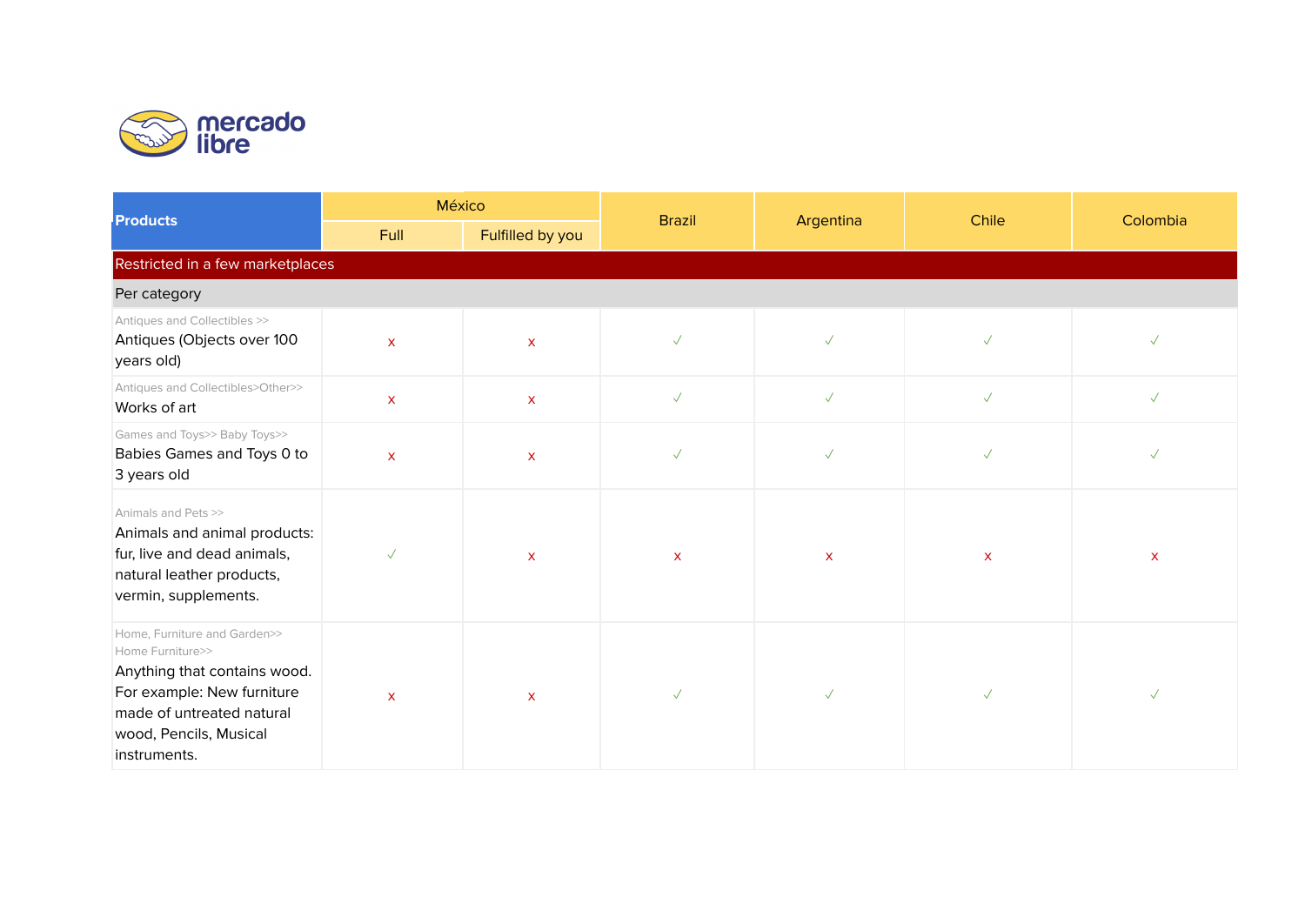| Sports and Fitness>> Gun Shooting<br>Sport>> Compressed Air Guns>><br>Weapons, ballistic materials,<br>binoculars for military use,<br>infrared or thermal vision<br>binoculars.                                                    | $\mathsf{x}$       | $\mathsf{x}$ | $\mathsf{x}$ | $\mathsf{x}$       | $\mathsf{x}$ | $\mathsf{x}$       |
|-------------------------------------------------------------------------------------------------------------------------------------------------------------------------------------------------------------------------------------|--------------------|--------------|--------------|--------------------|--------------|--------------------|
| Industries and Offices>> Promotional<br>Material>> Cards & Business Cards>><br>Smart cards for the<br>development of payment<br>cards, plastic cards with<br>magnet<br>bands (with or without<br>recorded data), proximity<br>cards | $\mathsf{x}$       | $\mathsf{x}$ | $\checkmark$ | $\checkmark$       | $\checkmark$ | $\checkmark$       |
| Computers>> Printing>> Printing<br>Supplies>> Ink Refill<br>Color Printer Ink Refill                                                                                                                                                | $\pmb{\mathsf{X}}$ | $\mathsf{X}$ | $\checkmark$ | $\checkmark$       | $\checkmark$ | $\checkmark$       |
| Computers>> Printing>> Printing<br>Supplies>> Toner Cartridges<br>Photocopier, toner                                                                                                                                                | $\checkmark$       | $\mathsf{x}$ | $\checkmark$ | $\checkmark$       | $\checkmark$ | $\checkmark$       |
| Health and Health Supplies>><br>Medical Equipment<br>Medical equipment,<br>Prosthetics and related<br>products                                                                                                                      | $\pmb{\times}$     | $\mathsf{X}$ | $\mathsf{x}$ | $\pmb{\mathsf{X}}$ | $\mathsf X$  | $\pmb{\mathsf{X}}$ |
| Other categories>>Tattoo Supplies<br>Tattoo equipment and<br>supplies, needles and ink                                                                                                                                              | $\checkmark$       | $\mathsf{X}$ | $\mathsf{X}$ | $\mathsf{X}$       | $\mathsf{X}$ | $\pmb{\mathsf{X}}$ |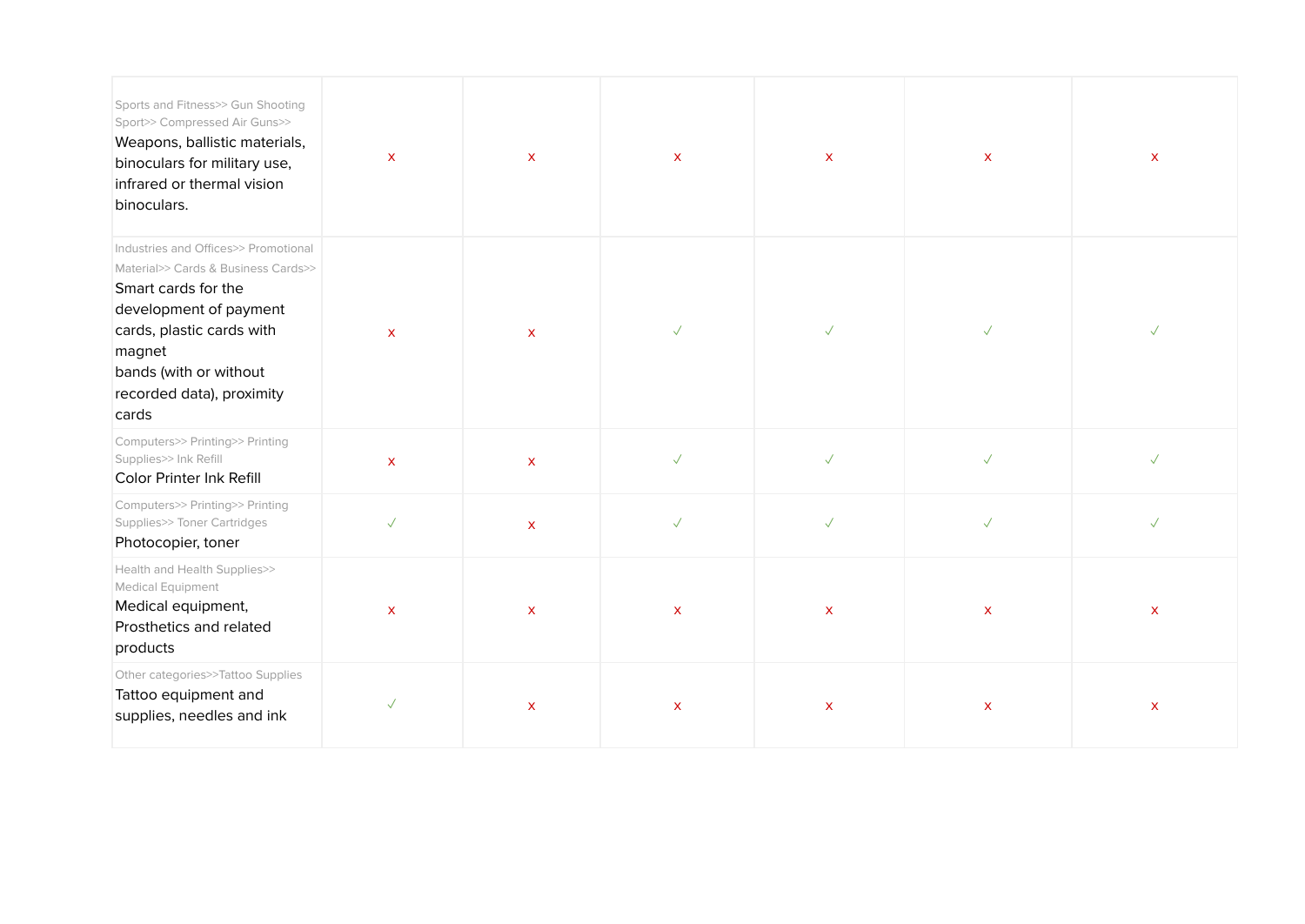| Beauty and Personal Care> Personal<br>Care >>Fragrance>>Skin Care<br>Personal Hygiene: Perfumes<br>and fragrances, Makeups,<br>Skincare | $\sqrt{}$          | $\mathsf{x}$       | $\checkmark$       | $\checkmark$                                                  | X.                                                                                                                                                                     | $\checkmark$ |
|-----------------------------------------------------------------------------------------------------------------------------------------|--------------------|--------------------|--------------------|---------------------------------------------------------------|------------------------------------------------------------------------------------------------------------------------------------------------------------------------|--------------|
| Food and Drinks<br>Food and Beverage                                                                                                    | $\mathsf{x}$       | $\mathsf{x}$       | $\checkmark$       | $\checkmark$                                                  | $\sqrt{}$                                                                                                                                                              | $\sqrt{}$    |
| Home, Furniture and Garden>><br>Home Furniture<br>Home furniture                                                                        | $\pmb{\mathsf{X}}$ | $\pmb{\mathsf{X}}$ | $\checkmark$       | $\checkmark$                                                  | $\checkmark$                                                                                                                                                           | $\checkmark$ |
| Home, Furniture and Garden>><br>Home Decoration>> Candles &<br>Candle Holders<br><b>Candles &amp; Candle Holders</b>                    | $\pmb{\mathsf{X}}$ | $\mathsf{x}$       | $\checkmark$       | $\checkmark$                                                  | $\checkmark$                                                                                                                                                           | $\checkmark$ |
| Games and Toys>> Drawing, Painting<br>& Crafts>> Modeling Clays & Dough<br>Plasticines                                                  | $\mathsf{x}$       | $\mathsf{x}$       | $\checkmark$       | $\checkmark$                                                  | $\checkmark$                                                                                                                                                           | $\checkmark$ |
| Vehicle Accessories>> Vehicle<br>Cleaning>> Brighteners<br>Liquid polishers                                                             | $\pmb{\mathsf{X}}$ | $\pmb{\mathsf{X}}$ | $\checkmark$       | $\checkmark$                                                  | $\checkmark$                                                                                                                                                           | $\checkmark$ |
| Electronics, Audio and Video>><br>Batteries & Chargers<br>Batteries, other                                                              |                    |                    |                    | $\mathsf{x}$<br>that lithium batteries are being transported. | Lithium batteries cannot be transported as a product per se. They must be incorporated into the product. It MUST NOT contain "Dangerous good" labels or labels stating |              |
| Other categories>> Cigarettes &<br><b>Related Products</b><br>Cigars and related products<br>(Tobacco and related<br>products)          | $\mathsf{x}$       | $\mathsf{x}$       | $\mathsf{x}$       | $\mathsf{x}$                                                  | $\mathsf{x}$                                                                                                                                                           | $\mathsf{X}$ |
| Antiques and Collectibles>> Coins &<br>Bills>> Coins<br>Coins                                                                           | $\pmb{\mathsf{X}}$ | $\mathsf{x}$       | $\pmb{\mathsf{X}}$ | $\pmb{\mathsf{X}}$                                            | $\mathsf{X}$                                                                                                                                                           | $\mathsf{X}$ |
| Vehicle Accessories>> Motorcycle &<br><b>ATV Accessories&gt;&gt; Helmets</b><br>Helmets                                                 | $\checkmark$       | $\pmb{\mathsf{X}}$ | $\mathsf{X}$       | $\checkmark$                                                  | $\checkmark$                                                                                                                                                           | $\sqrt{}$    |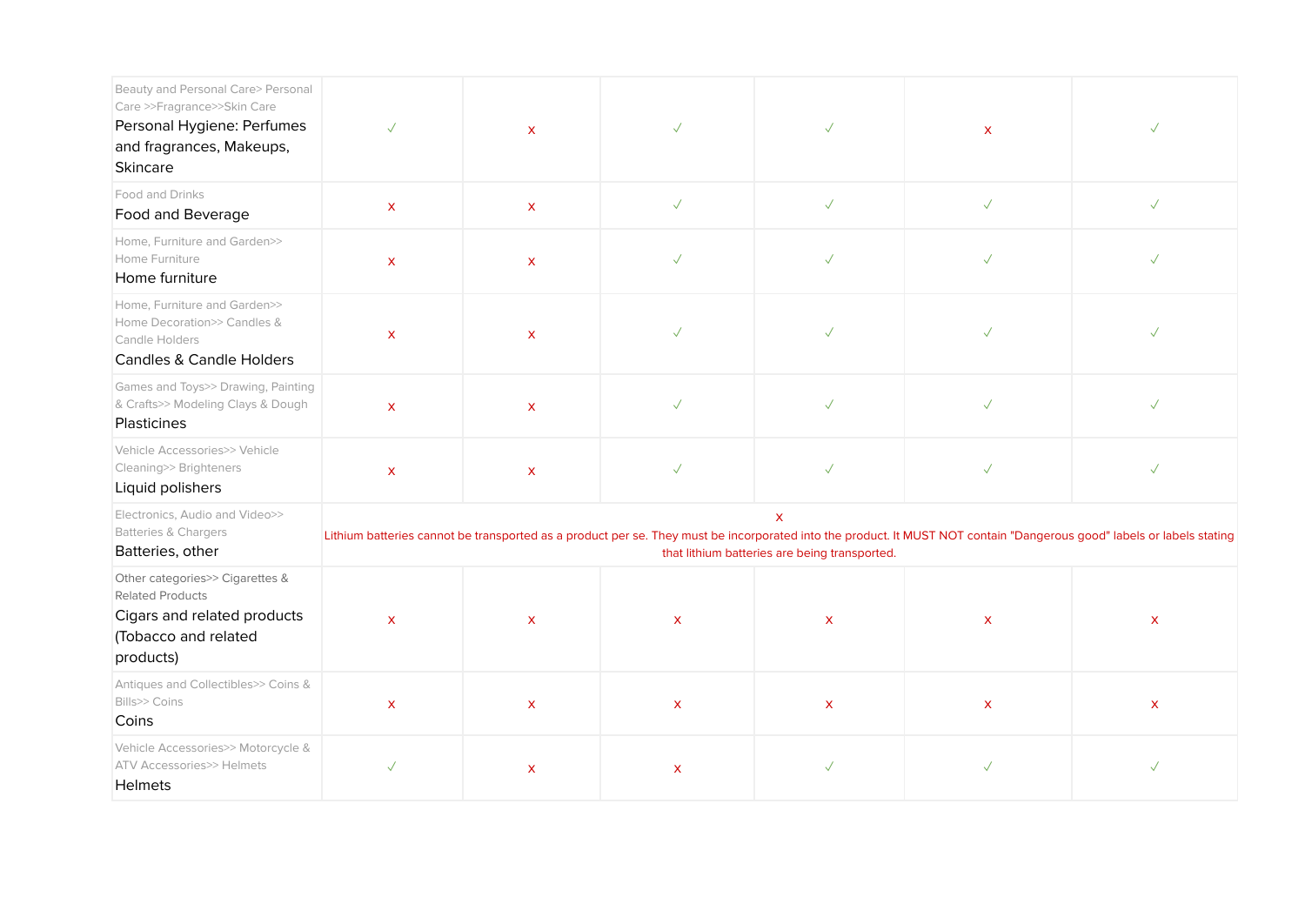| Electronics, Audio and Video>> TV<br>Accessories>> Digital Converter<br><b>Boxes</b><br>Decoders          | $\checkmark$ | $\checkmark$                                                                                     | $\checkmark$                                                                           | $\checkmark$ | $\mathsf{x}$       | $\checkmark$ |
|-----------------------------------------------------------------------------------------------------------|--------------|--------------------------------------------------------------------------------------------------|----------------------------------------------------------------------------------------|--------------|--------------------|--------------|
| Electronics, Audio and Video>><br>Audio>> Drivers Diaphragms and<br>Horns Drivers<br>Horns and Diaphragms | $\checkmark$ |                                                                                                  | $\sqrt{}$                                                                              | $\checkmark$ | $\mathsf{x}$       |              |
| Electronics, Audio and Video>><br>Drones & Accessories>> Mini Drones<br><b>Drones</b>                     | $\checkmark$ | $\sqrt{}$<br>Only drones of less<br>than 2 kg, with a value<br>less than 300 USD are<br>allowed. | $\sqrt{}$<br>Allowed if they are:<br>(a) Products for own<br>consumption               | $\checkmark$ |                    |              |
| Electronics. Audio and Video>><br>Audio & Video Accessories>><br>Audio and video accessories              | $\checkmark$ |                                                                                                  |                                                                                        | $\checkmark$ | $\pmb{\mathsf{X}}$ |              |
| Electronics, Audio and Video>><br>Video>> DVD Players<br><b>DVD Player</b>                                | $\checkmark$ | $\checkmark$                                                                                     |                                                                                        | $\checkmark$ | $\mathsf{x}$       | $\checkmark$ |
| Electronics, Audio and Video>> TVs<br><b>TVs</b>                                                          | $\checkmark$ | $\checkmark$                                                                                     | (b) Category II products -<br>"equipment not included in<br>Category I, which uses the | $\sqrt{}$    | $\mathsf{X}$       | $\checkmark$ |
| Electronics, Audio and Video>> TVs<br><b>Blu-Ray Player</b>                                               | $\checkmark$ | $\checkmark$                                                                                     | radio spectrum for signal<br>transmission, such as<br>antennas, wifi, bluetooth        | $\checkmark$ | $\mathsf{X}$       | $\checkmark$ |
| Appliances<br>Home appliances                                                                             | $\checkmark$ | $\checkmark$                                                                                     | equipment, etc."<br><b>ANATEL Resolution</b>                                           | $\checkmark$ | $\mathsf{X}$       | $\checkmark$ |
| Electronics, Audio and Video>><br>Audio>> AM/FM Radios<br>Radios                                          | $\checkmark$ | $\checkmark$                                                                                     | 232/2002                                                                               | $\checkmark$ | $\mathsf{x}$       | $\checkmark$ |
| Cell Phones and Phones>> Walkie<br>Talkies&Radio Frequency<br>Handies & Radiofrequency                    | $\checkmark$ |                                                                                                  |                                                                                        | $\checkmark$ | $\mathsf{x}$       | $\checkmark$ |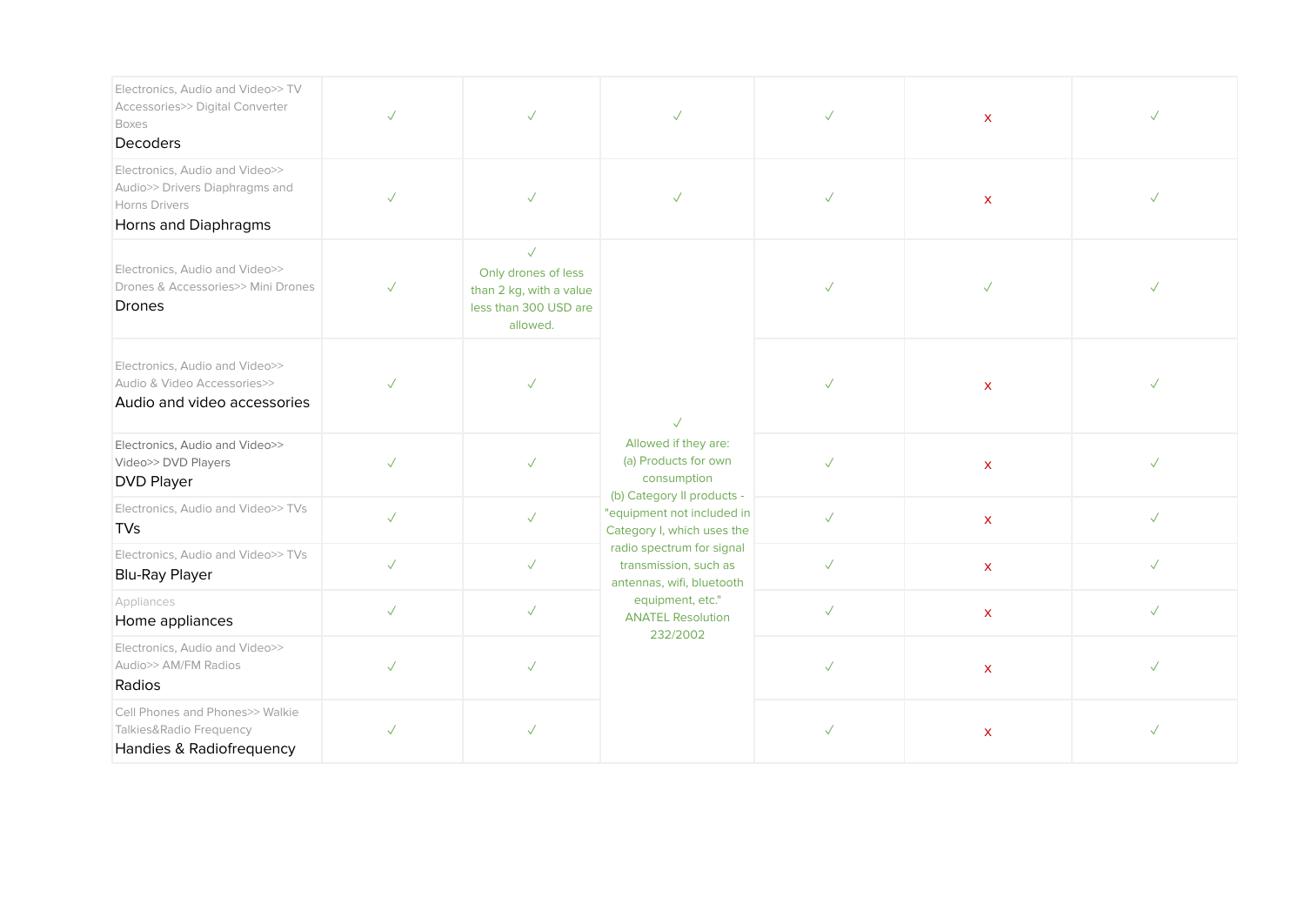| Cell Phones and Phones>> Cell<br>Phones and Smartphones<br>Cell phones                           | $\checkmark$ | $\sqrt{}$    |                                                                                                                        | $\sqrt{}$    | $\checkmark$ | $\mathsf{x}$ |
|--------------------------------------------------------------------------------------------------|--------------|--------------|------------------------------------------------------------------------------------------------------------------------|--------------|--------------|--------------|
| Electronics, Audio and Video>><br>Audio>> Home Theaters<br>Home Theater                          | $\checkmark$ | $\checkmark$ |                                                                                                                        | $\checkmark$ | $\mathsf{x}$ | $\checkmark$ |
| Industries and Offices>> Industrial<br>Safety>> First Air Kits<br>First aid kits                 | $\checkmark$ | $\sqrt{}$    | $\checkmark$                                                                                                           | $\mathsf{x}$ | $\checkmark$ | $\checkmark$ |
| Vehicle Accessories >><br>Vehicle accessories                                                    | $\checkmark$ | $\sqrt{}$    | $\checkmark$                                                                                                           | $\mathsf{x}$ | $\sqrt{}$    | $\sqrt{}$    |
| Vehicle Accessories>> Vehicle Audio<br>Vehicle audio                                             | $\checkmark$ | $\checkmark$ | $\checkmark$                                                                                                           | $\mathsf{X}$ | $\checkmark$ | $\checkmark$ |
| Vehicle Accessories>> Tires<br>Tires and Rims                                                    | $\checkmark$ | $\checkmark$ | $\checkmark$<br>New tires for motor<br>vehicles and new tires with<br>a diameter of 14", 15" and<br>16" are permitted. | $\mathsf{x}$ | $\checkmark$ | $\checkmark$ |
| Vehicle Accessories>> Car & Truck<br>Replacement Parts<br>Auto & Truck parts                     | $\checkmark$ | $\checkmark$ | $\checkmark$                                                                                                           | $\mathsf{x}$ | $\checkmark$ | $\checkmark$ |
| Vehicle Accessories>> Motorcycle<br>Replacement Parts<br>Spare parts for motorcycles<br>and ATVs | $\checkmark$ | $\checkmark$ | $\checkmark$                                                                                                           | $\mathsf{x}$ | $\checkmark$ | $\checkmark$ |
| Vehicle Accessories>> Vehicle Safety<br>Vehicle safety                                           | $\checkmark$ | $\checkmark$ | $\checkmark$                                                                                                           | $\mathsf X$  | $\checkmark$ | $\checkmark$ |
| Vehicle Accessories>> Tuning>><br>Chromes<br>Chrome                                              | $\checkmark$ | $\checkmark$ | $\checkmark$                                                                                                           | $\mathsf{x}$ | $\checkmark$ | $\checkmark$ |
| Vehicle Accessories>> Tuning>><br>Lights<br>Lighting                                             | $\checkmark$ | $\sqrt{}$    | $\checkmark$                                                                                                           | $\mathsf X$  | $\checkmark$ | $\checkmark$ |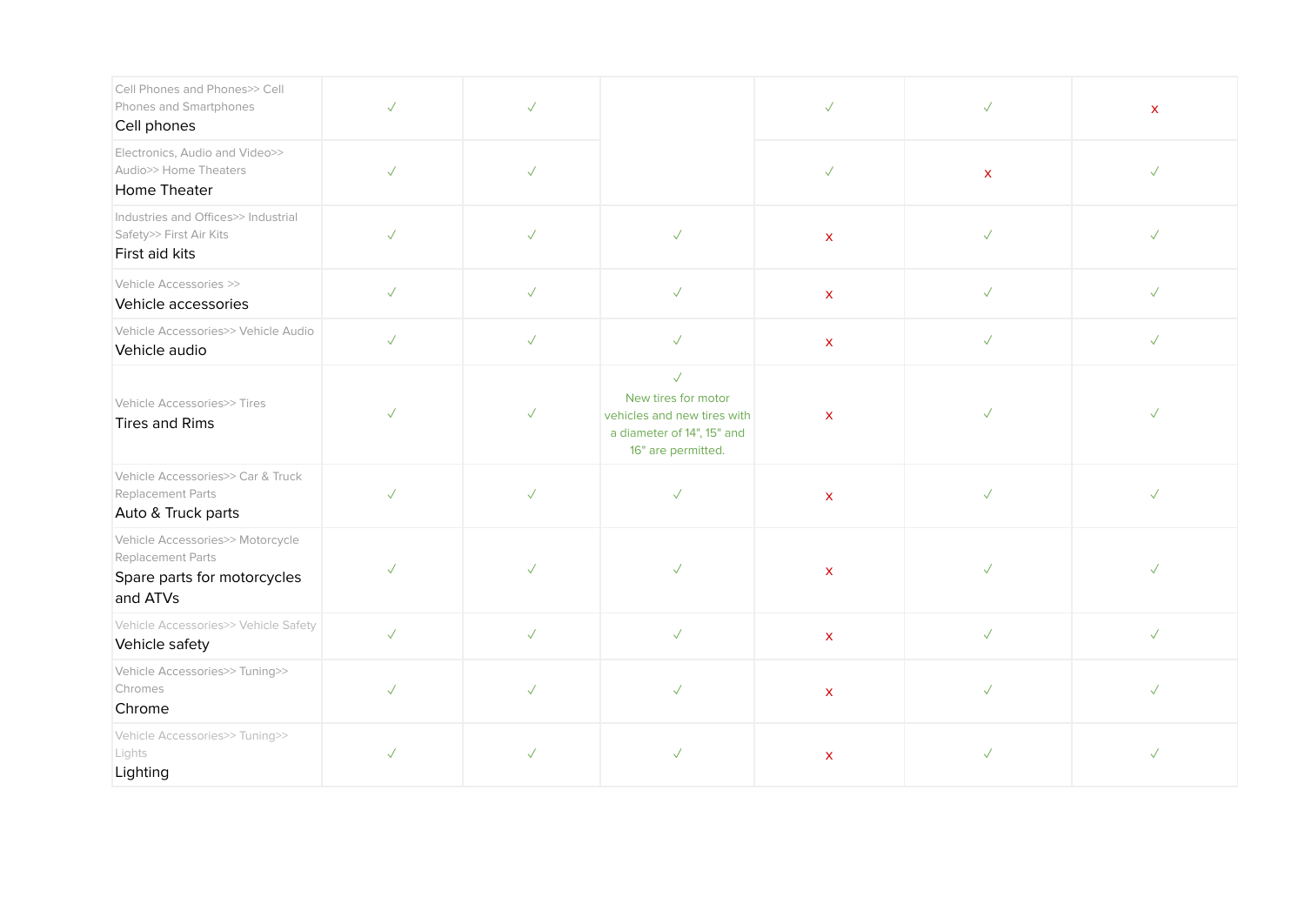| Vehicle Accessories>> Tuning>><br>Tinting<br>Polarized                                                           | $\checkmark$       | $\sqrt{}$                                                                                                                        | $\checkmark$ | $\mathsf{x}$ | $\checkmark$ | $\sqrt{}$    |
|------------------------------------------------------------------------------------------------------------------|--------------------|----------------------------------------------------------------------------------------------------------------------------------|--------------|--------------|--------------|--------------|
| Other categories>> Adults>><br>Cosmetics & Personal Care<br><b>Adult Category Cosmetics</b><br>and Personal Care | $\checkmark$       | $\checkmark$                                                                                                                     | $\checkmark$ | $\checkmark$ | $\mathsf{X}$ | $\checkmark$ |
| Other categories>> Adults>> Photos<br>& Videos<br>Adult Category Photos and<br>Videos                            | $\checkmark$       | $\checkmark$                                                                                                                     | $\checkmark$ | $\checkmark$ | $\mathsf{X}$ |              |
| Other categories>> Adults>> Sex<br>Toys<br>Adult Category, Erotic Toys                                           | $\checkmark$       | $\sqrt{}$                                                                                                                        | $\checkmark$ | $\checkmark$ | $\mathsf{X}$ | $\checkmark$ |
| Other categories>> Adults>> Movies<br>Adult Category, Erotic Movies                                              | $\checkmark$       | $\checkmark$                                                                                                                     | $\checkmark$ | $\checkmark$ | $\mathsf X$  | $\checkmark$ |
| Electronics, Audio and Video>><br>Audio & Video Accessories>> Laser<br>Pointers<br>Laser pointers                | $\checkmark$       | $\sqrt{}$                                                                                                                        | $\checkmark$ | $\checkmark$ | $\checkmark$ | $\mathsf{X}$ |
| Electronics, Audio and Video>><br>Audio & Video Accessories>> Laser<br>Pointers<br>Insecticides & repellents     | $\pmb{\mathsf{X}}$ | $\mathsf{x}$                                                                                                                     | $\mathsf{x}$ | $\mathsf{x}$ | $\mathsf{x}$ | $\mathsf{x}$ |
| Sports and Fitness>> Camping,<br>Hunting & Fishing>> Fishing<br>Equipment<br>Fishing equipment                   | $\checkmark$       | $\checkmark$                                                                                                                     | $\checkmark$ | $\checkmark$ | $\mathsf{X}$ |              |
| Jewels and Watches>> Watches<br>Watches                                                                          | $\checkmark$       | $\checkmark$<br>Watches, glasses and<br>sunglasses: they can be<br>imported as long as the<br>declared value is the<br>real one. | $\checkmark$ | $\checkmark$ | $\checkmark$ | $\checkmark$ |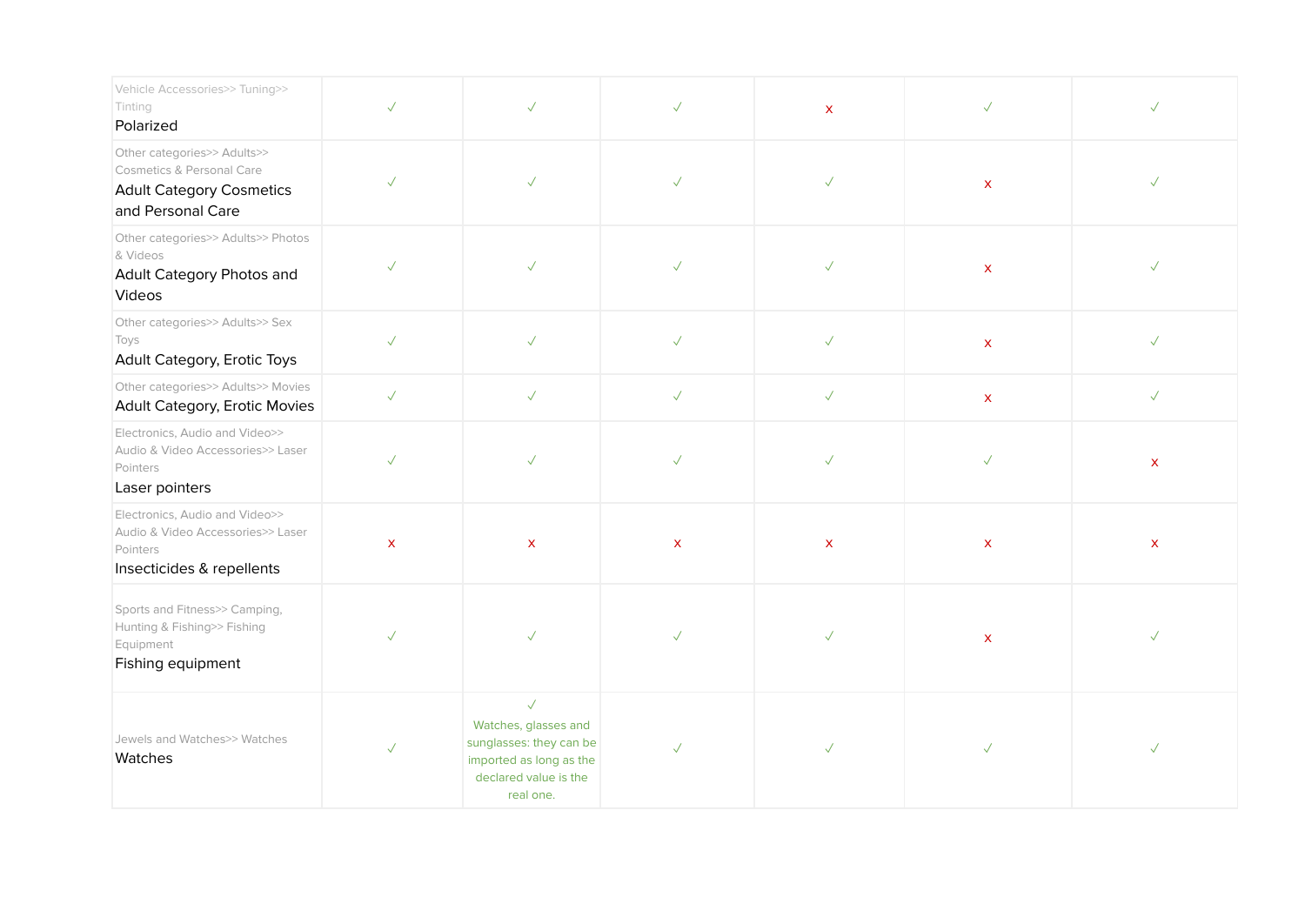| Restricted in all countries                                                 |                    |                    |                    |                    |                           |                                        |  |  |
|-----------------------------------------------------------------------------|--------------------|--------------------|--------------------|--------------------|---------------------------|----------------------------------------|--|--|
| For its characteristics                                                     |                    |                    |                    |                    |                           |                                        |  |  |
| <b>Used Products</b>                                                        | $\mathsf X$        | $\mathsf{X}$       | $\mathsf X$        | $\mathsf X$        | $\mathsf X$               | $\mathsf{X}^{\scriptscriptstyle \top}$ |  |  |
| Products that require<br>refrigeration                                      | $\mathsf{X}$       | $\pmb{\mathsf{X}}$ | $\pmb{\mathsf{X}}$ | $\mathsf X$        | $\mathsf{X}$              | $\mathsf X$                            |  |  |
| Products with some type of<br>damage or spill                               | $\mathsf{X}$       | $\mathsf{x}$       | $\mathsf{X}$       | $\mathsf{X}$       | $\mathsf{x}$              | $\mathsf{X}$                           |  |  |
| Pointy items without primary<br>packaging                                   | $\mathsf X$        | $\mathsf X$        | $\mathsf X$        | $\mathsf X$        | $\mathsf X$               | $\mathsf X$                            |  |  |
| Aerosols or any flammable,<br>toxic or corrosive material                   | $\mathsf X$        | $\mathsf X$        | $\mathsf X$        | $\mathsf X$        | $\mathsf X$               | $\mathsf X$                            |  |  |
| Products with expiration date                                               | $\mathsf X$        | $\mathsf X$        | $\mathsf X$        | $\mathsf X$        | $\mathsf X$               | $\mathsf X$                            |  |  |
| Products weighing more than<br>30 kg or one of the sides<br>exceeding 60 cm | $\pmb{\mathsf{X}}$ | $\pmb{\mathsf{X}}$ | $\pmb{\mathsf{X}}$ | $\pmb{\times}$     | $\pmb{\mathsf{X}}$        | $\pmb{\mathsf{X}}$                     |  |  |
| By category                                                                 |                    |                    |                    |                    |                           |                                        |  |  |
| Cell phones and cell phone<br>services outside the law                      | $\checkmark$       | $\mathsf X$        | $\mathsf X$        | $\mathsf X$        | $\mathsf X$               | $\mathsf X$                            |  |  |
| Narcotic drugs and prohibited<br>substances                                 | $\mathsf X$        | $\mathsf{X}$       | $\mathsf X$        | $\mathsf X$        | $\boldsymbol{\mathsf{X}}$ | $\mathsf X$                            |  |  |
| Bones, organs and human<br>waste                                            | $\mathsf X$        | $\mathsf X$        | $\pmb{\mathsf{X}}$ | $\mathsf X$        | $\mathsf X$               | $\mathsf{X}$                           |  |  |
| Flora, fauna and derivatives                                                | $\mathsf X$        | $\mathsf X$        | $\mathsf X$        | $\bar{\mathbf{x}}$ | $\mathsf X$               | $\mathsf X$                            |  |  |
| Fireworks                                                                   | $\mathsf X$        | $\mathsf{X}$       | $\mathsf X$        | $\mathsf X$        | $\mathsf X$               | $\mathsf{X}^{\scriptscriptstyle \top}$ |  |  |
| Financial products and<br>services                                          | $\mathsf X$        | $\mathsf{X}$       | $\mathsf X$        | $\mathsf X$        | $\mathsf X$               | $\mathsf X$                            |  |  |
| Airfare and airline miles or<br>points                                      | $\pmb{\mathsf{X}}$ | $\pmb{\mathsf{X}}$ | $\pmb{\mathsf{X}}$ | $\pmb{\mathsf{X}}$ | $\pmb{\mathsf{X}}$        | $\mathsf{x}$                           |  |  |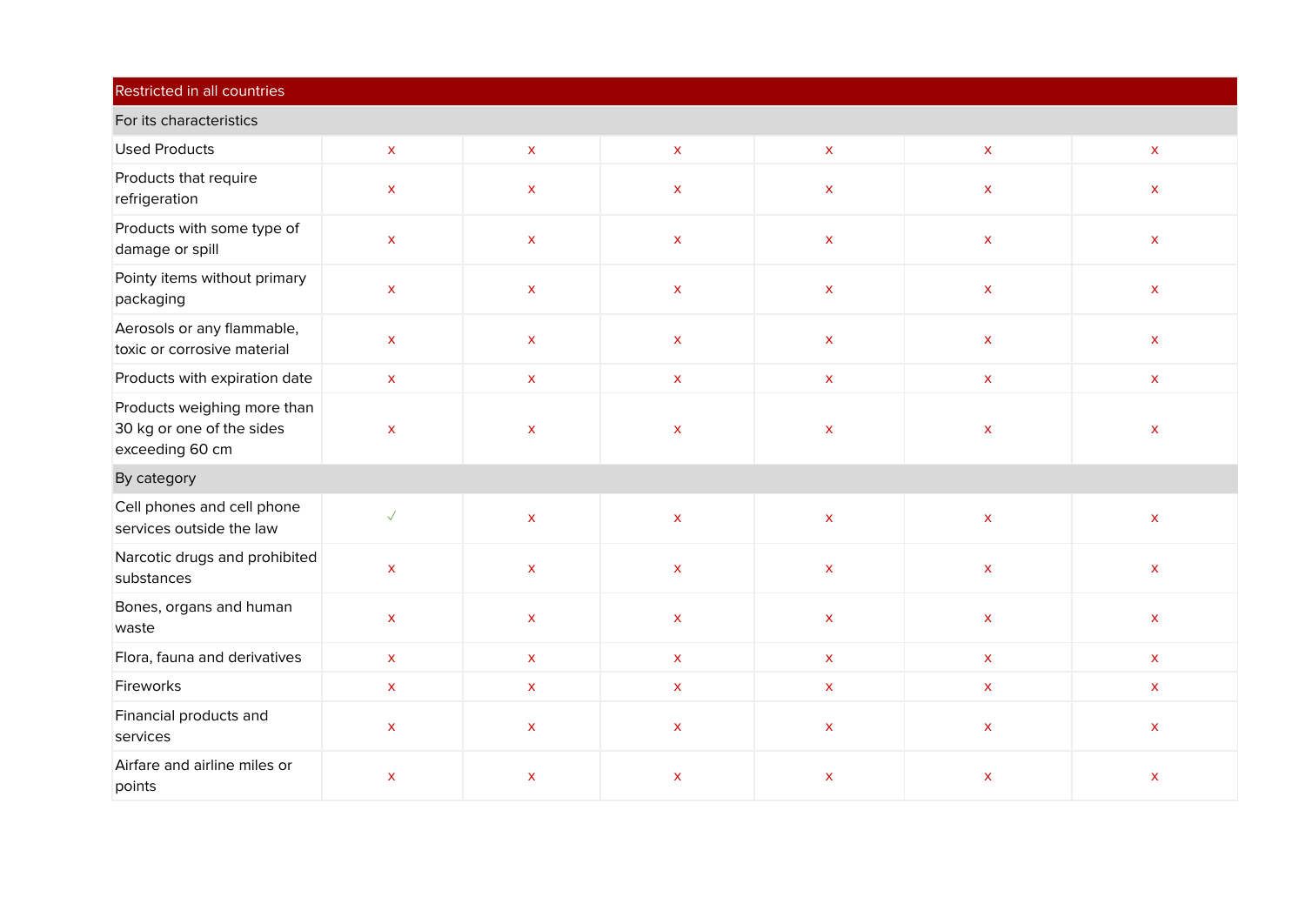| Mailing lists and personal<br>database                                  | $\pmb{\times}$            | $\pmb{\mathsf{X}}$                                                                                                           | $\pmb{\mathsf{x}}$ | $\pmb{\mathsf{x}}$        | $\mathsf{X}$              | $\mathsf{X}$                           |
|-------------------------------------------------------------------------|---------------------------|------------------------------------------------------------------------------------------------------------------------------|--------------------|---------------------------|---------------------------|----------------------------------------|
| Products or services for<br>adults and used underwear                   | $\pmb{\mathsf{X}}$        | $\mathsf{X}$                                                                                                                 | $\mathsf{X}$       | $\mathsf{X}$              | $\mathsf{X}$              | $\mathsf{X}$                           |
| Violence and discrimination                                             | $\mathsf X$               | $\mathsf X$                                                                                                                  | $\mathsf X$        | $\mathsf X$               | $\mathsf X$               | $\mathsf{X}$                           |
| Listings that violate<br>intellectual property rights                   | $\mathsf X$               | $\mathsf X$                                                                                                                  | $\mathsf X$        | $\mathsf X$               | $\mathsf X$               | $\mathsf X$                            |
| Legal and personal<br>documents                                         | $\pmb{\mathsf{X}}$        | $\mathsf{X}$                                                                                                                 | $\mathsf{X}$       | $\mathsf{X}$              | $\mathsf{X}$              | $\mathsf{X}$                           |
| Historical, cultural,<br>archaeological and<br>paleontological heritage | $\boldsymbol{\mathsf{X}}$ | $\mathsf X$                                                                                                                  | $\mathsf X$        | $\mathsf{X}$              | $\mathsf X$               | $\mathsf X$                            |
| Programs or services to hack<br>electronic devices                      | $\boldsymbol{\mathsf{X}}$ | $\mathsf{X}$                                                                                                                 | $\mathsf X$        | $\mathsf X$               | $\mathsf X$               | $\mathsf X$                            |
| Lotteries and raffles                                                   | $\mathsf X$               | $\mathsf X$                                                                                                                  | $\mathsf X$        | $\mathsf X$               | $\mathsf X$               | $\mathsf{X}^-$                         |
| Listings for purposes other<br>than the sale of a product or<br>service | $\pmb{\times}$            | $\pmb{\mathsf{X}}$                                                                                                           | $\pmb{\mathsf{X}}$ | $\mathsf X$               | $\mathsf X$               | $\mathsf X$                            |
| Manuals, courses in printed<br>or digital format and study<br>guides    | $\bar{\mathbf{x}}$        | $\mathsf X$                                                                                                                  | $\pmb{\mathsf{x}}$ | $\mathsf X$               | $\mathsf{X}$              | $\mathsf{X}$                           |
| Insurance                                                               | $\mathsf X$               | $\mathsf X$                                                                                                                  | $\mathsf X$        | $\mathsf X$               | $\mathsf{X}$              | $\mathsf{X}^{\scriptscriptstyle \top}$ |
| Alcoholic drinks                                                        | $\mathsf X$               | $\boldsymbol{\mathsf{X}}$                                                                                                    | $\mathsf X$        | $\mathsf X$               | $\mathsf{X}^-$            | $\mathsf{X}$                           |
| Concert tickets                                                         | $\mathsf X$               | $\mathsf X$                                                                                                                  | $\mathsf X$        | $\mathsf X$               | $\mathsf{X}$              | $\mathsf{X}^{\scriptscriptstyle \top}$ |
| Replicas, counterfeits and<br>unauthorized copies                       | $\pmb{\times}$            | $\mathsf X$<br>For imports of products<br>with registered<br>trademarks,<br>documentation must be<br>presented that supports | $\pmb{\mathsf{x}}$ | $\boldsymbol{\mathsf{X}}$ | $\boldsymbol{\mathsf{X}}$ | X                                      |